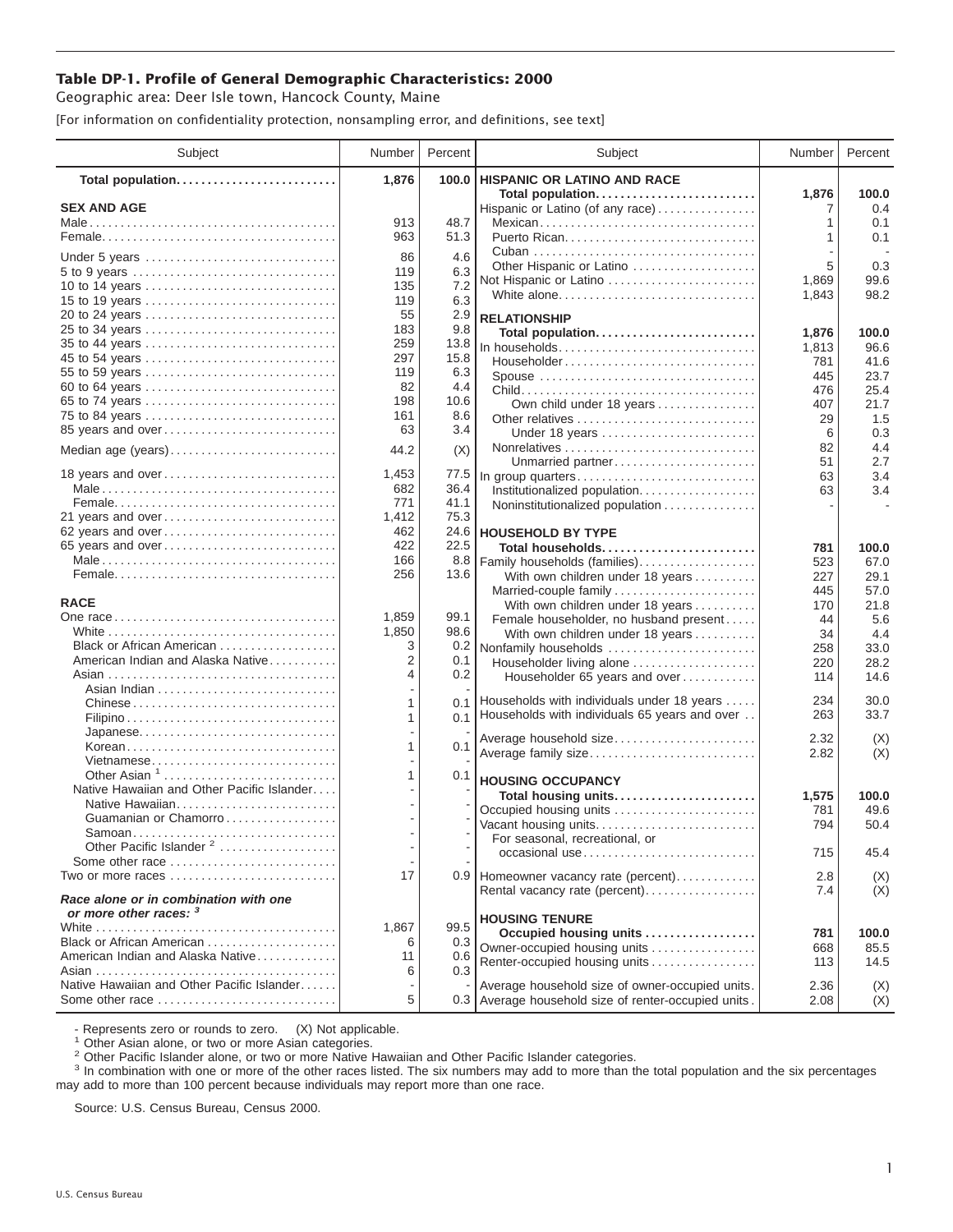## **Table DP-2. Profile of Selected Social Characteristics: 2000**

Geographic area: Deer Isle town, Hancock County, Maine

[Data based on a sample. For information on confidentiality protection, sampling error, nonsampling error, and definitions, see text]

| Subject                                     | Number     | Percent       | Subject                                     | Number         | Percent    |
|---------------------------------------------|------------|---------------|---------------------------------------------|----------------|------------|
| <b>SCHOOL ENROLLMENT</b>                    |            |               | <b>NATIVITY AND PLACE OF BIRTH</b>          |                |            |
| Population 3 years and over                 |            |               | Total population                            | 1,907          | 100.0      |
| enrolled in school                          | 436        |               |                                             | 1,882          | 98.7       |
| Nursery school, preschool                   | 30         | 6.9           | Born in United States                       | 1,865          | 97.8       |
| Kindergarten                                | 18         | 4.1           | State of residence                          | 1,275          | 66.9       |
| Elementary school (grades 1-8)              | 239        | 54.8          | Different state                             | 590            | 30.9       |
| High school (grades 9-12)                   | 113        | 25.9          | Born outside United States                  | 17             | 0.9        |
| College or graduate school                  | 36         | 8.3           | Foreign born                                | 25             | 1.3        |
|                                             |            |               | Entered 1990 to March 2000                  | 8              | 0.4        |
| <b>EDUCATIONAL ATTAINMENT</b>               |            |               | Naturalized citizen                         | 19             | 1.0        |
| Population 25 years and over                | 1,369      | 100.0         |                                             | 6              | 0.3        |
| Less than 9th grade                         | 83         | 6.1           | <b>REGION OF BIRTH OF FOREIGN BORN</b>      |                |            |
| 9th to 12th grade, no diploma               | 150        | 11.0          | Total (excluding born at sea)               | 25             | 100.0      |
| High school graduate (includes equivalency) | 554<br>177 | 40.5<br>12.9  |                                             | 13             | 52.0       |
| Some college, no degree<br>Associate degree | 99         | 7.2           |                                             | 8              | 32.0       |
| Bachelor's degree                           | 176        | 12.9          |                                             |                |            |
| Graduate or professional degree             | 130        | 9.5           |                                             | 2              | 8.0        |
|                                             |            |               |                                             |                |            |
| Percent high school graduate or higher      | 83.0       | (X)           | Northern America                            | $\overline{2}$ | 8.0        |
| Percent bachelor's degree or higher         | 22.4       | (X)           | <b>LANGUAGE SPOKEN AT HOME</b>              |                |            |
|                                             |            |               |                                             | 1,812          | 100.0      |
| <b>MARITAL STATUS</b>                       |            |               | Population 5 years and over<br>English only | 1.764          | 97.4       |
| Population 15 years and over                | 1,539      | 100.0         | Language other than English                 | 48             | 2.6        |
| Never married                               | 288        | 18.7          | Speak English less than "very well"         | 6              | 0.3        |
| Now married, except separated               | 920<br>11  | 59.8          | Spanish                                     | 12             | 0.7        |
| Separated                                   | 159        | 0.7<br>10.3   | Speak English less than "very well"         | 2              | 0.1        |
|                                             | 132        | 8.6           | Other Indo-European languages               | 34             | 1.9        |
|                                             | 161        | 10.5          | Speak English less than "very well"         | 4              | 0.2        |
|                                             | 85         | 5.5           | Asian and Pacific Island languages          | $\overline{2}$ | 0.1        |
|                                             |            |               | Speak English less than "very well"         |                | ÷.         |
| <b>GRANDPARENTS AS CAREGIVERS</b>           |            |               |                                             |                |            |
| Grandparent living in household with        |            |               | <b>ANCESTRY</b> (single or multiple)        |                |            |
| one or more own grandchildren under         |            |               | Total population                            | 1,907          | 100.0      |
|                                             | 23         | 100.0         | Total ancestries reported                   | 2,006          | 105.2      |
| Grandparent responsible for grandchildren   | 5          | 21.7          |                                             | $\overline{2}$ | 0.1        |
|                                             |            |               |                                             | 9              | 0.5        |
| <b>VETERAN STATUS</b>                       |            |               |                                             | 30             | 1.6        |
| Civilian population 18 years and over       | 1,450      | 100.0         |                                             | 623            | 32.7       |
| Civilian veterans                           | 233        | 16.1          | French (except Basque) <sup>1</sup>         | 102            | 5.3        |
| <b>DISABILITY STATUS OF THE CIVILIAN</b>    |            |               | French Canadian <sup>1</sup>                | 6              | 0.3        |
| NONINSTITUTIONALIZED POPULATION             |            |               |                                             | 119            | 6.2        |
| Population 5 to 20 years                    | 396        | 100.0         |                                             | 6              | 0.3        |
| With a disability                           | 36         | 9.1           |                                             |                |            |
| Population 21 to 64 years                   | 999        | 100.0         |                                             | 187            | 9.8        |
|                                             | 178        | 17.8          |                                             | 68             | 3.6        |
| With a disability<br>Percent employed       | 55.1       | (X)           |                                             |                |            |
|                                             | 821        | 82.2          | Norwegian                                   | 14             | 0.7        |
| Percent employed                            | 76.5       | (X)           |                                             | 19             | 1.0        |
|                                             |            |               |                                             | 8              | 0.4        |
| Population 65 years and over                | 355        | 100.0<br>45.4 |                                             | 10<br>54       | 0.5<br>2.8 |
| With a disability                           | 161        |               |                                             | 153            | 8.0        |
| <b>RESIDENCE IN 1995</b>                    |            |               |                                             |                |            |
| Population 5 years and over                 | 1,812      | 100.0         | Subsaharan African                          | 5              | 0.3        |
| Same house in 1995                          | 1,348      | 74.4          |                                             | 10             | 0.5        |
| Different house in the U.S. in 1995         | 451        | 24.9          |                                             | 15             | 0.8        |
| Same county                                 | 246        | 13.6          |                                             | 4              | 0.2        |
|                                             | 205        | 11.3          | United States or American                   | 390            | 20.5       |
|                                             | 48         | 2.6           |                                             | 22             | 1.2        |
| Different state                             | 157        | 8.7           | West Indian (excluding Hispanic groups)     |                |            |
| Elsewhere in 1995                           | 13         | 0.7           | Other ancestries                            | 150            | 7.9        |

-Represents zero or rounds to zero. (X) Not applicable. 1 The data represent a combination of two ancestries shown separately in Summary File 3. Czech includes Czechoslovakian. French includes Alsatian. French Canadian includes Acadian/Cajun. Irish includes Celtic.

Source: U.S. Bureau of the Census, Census 2000.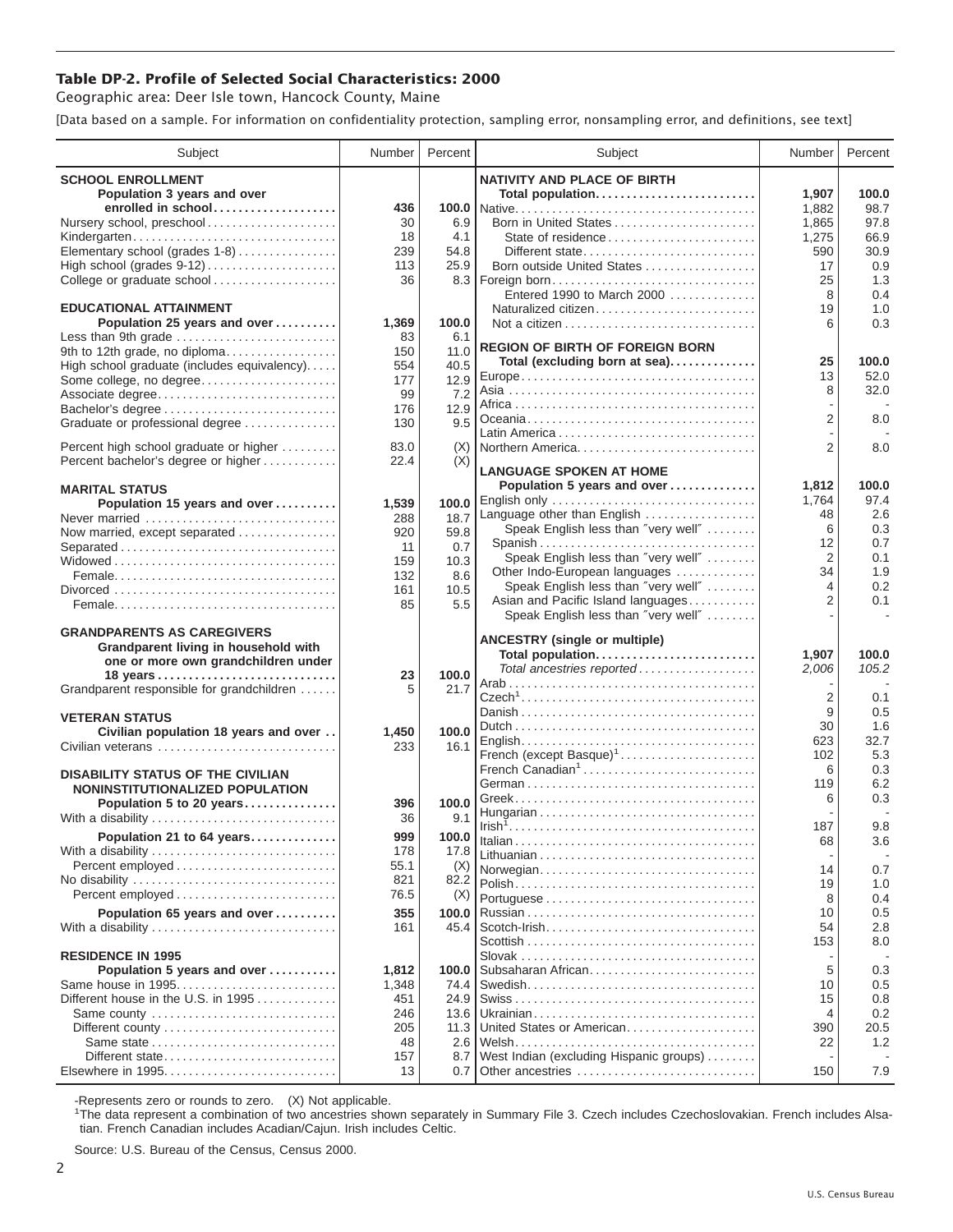## **Table DP-3. Profile of Selected Economic Characteristics: 2000**

Geographic area: Deer Isle town, Hancock County, Maine [Data based on a sample. For information on confidentiality protection, sampling error, nonsampling error, and definitions, see text]

| Subject                                                                       | Number | Percent | Subject                                                                                | Number  | Percent          |
|-------------------------------------------------------------------------------|--------|---------|----------------------------------------------------------------------------------------|---------|------------------|
| <b>EMPLOYMENT STATUS</b>                                                      |        |         | <b>INCOME IN 1999</b>                                                                  |         |                  |
| Population 16 years and over                                                  | 1,511  | 100.0   | Households                                                                             | 784     | 100.0            |
|                                                                               | 869    |         | 57.5 Less than \$10,000                                                                | 79      | 10.1             |
| Civilian labor force                                                          | 869    |         |                                                                                        | 96      | 12.2             |
|                                                                               | 814    |         |                                                                                        | 142     | 18.1             |
| Employed                                                                      |        |         |                                                                                        | 95      | 12.1             |
|                                                                               | 55     |         |                                                                                        |         |                  |
| Percent of civilian labor force                                               | 6.3    |         |                                                                                        | 178     | 22.7             |
|                                                                               |        |         | \$50,000 to \$74,999                                                                   | 104     | 13.3             |
| Not in labor force                                                            | 642    |         |                                                                                        | 35      | 4.5              |
| Females 16 years and over                                                     | 798    | 100.0   | \$100,000 to \$149,999                                                                 | 38      | 4.8              |
| In labor force $\dots\dots\dots\dots\dots\dots\dots\dots\dots\dots\dots\dots$ | 409    | 51.3    | \$150,000 to \$199,999                                                                 | 12      | 1.5              |
| Civilian labor force                                                          | 409    | 51.3    | \$200,000 or more                                                                      | 5       | 0.6              |
| Employed                                                                      | 387    | 48.5    | Median household income (dollars)                                                      | 32,826  | (X)              |
|                                                                               |        |         | With earnings                                                                          | 599     | 76.4             |
| Own children under 6 years                                                    | 112    | 100.0   | Mean earnings (dollars) <sup>1</sup>                                                   | 37,243  |                  |
| All parents in family in labor force                                          | 77     | 68.8    | With Social Security income                                                            |         | (X)<br>33.3      |
| <b>COMMUTING TO WORK</b>                                                      |        |         |                                                                                        | 261     |                  |
| Workers 16 years and over                                                     | 787    |         | Mean Social Security income $(dollars)^1$                                              | 10,143  | (X)<br>3.6       |
| Car, truck, or van - - drove alone                                            | 541    | 68.7    | 100.0 With Supplemental Security Income                                                | 28      |                  |
| Car, truck, or van - - carpooled                                              | 118    | 15.0    | Mean Supplemental Security Income                                                      |         |                  |
| Public transportation (including taxicab)                                     |        |         | $\text{(dollars)}^1 \dots \dots \dots \dots \dots \dots \dots \dots \dots \dots \dots$ | 6,843   | (X)              |
|                                                                               | 3      |         | 0.4 With public assistance income                                                      | 42      | 5.4              |
|                                                                               | 37     | 4.7     | Mean public assistance income $(dollars)1 \ldots$ .                                    | 2,015   | (X)              |
| Other means                                                                   | 9      |         | 1.1 With retirement income                                                             | 123     | 15.7             |
| Worked at home                                                                | 79     | 10.0    | Mean retirement income $(dollars)1$                                                    | 18,654  | (X)              |
| Mean travel time to work $(minutes)^1$                                        | 18.0   | (X)     | Families                                                                               | 528     | 100.0            |
| <b>Employed civilian population</b>                                           |        |         | Less than \$10,000                                                                     | 17      | 3.2              |
| 16 years and over                                                             | 814    |         |                                                                                        | 44      | 8.3              |
| <b>OCCUPATION</b>                                                             |        |         | \$15,000 to \$24,999                                                                   | 80      | 15.2             |
| Management, professional, and related                                         |        |         |                                                                                        | 70      | 13.3             |
|                                                                               | 199    |         |                                                                                        | 151     | 28.6             |
| Service occupations                                                           | 134    |         |                                                                                        | 86      | 16.3             |
| Sales and office occupations                                                  | 163    |         |                                                                                        | 25      | 4.7              |
| Farming, fishing, and forestry occupations                                    | 91     |         |                                                                                        | 38      | 7.2              |
| Construction, extraction, and maintenance                                     |        |         | \$150,000 to \$199,999                                                                 | 12      | 2.3              |
|                                                                               | 122    |         | 15.0 \$200,000 or more                                                                 | 5       | 0.9              |
| Production, transportation, and material moving                               |        |         | Median family income (dollars)                                                         | 40,714  | (X)              |
| occupations                                                                   | 105    | 12.9    |                                                                                        |         |                  |
|                                                                               |        |         | Per capita income $(dollars)1$                                                         | 16,875  | (X)              |
| <b>INDUSTRY</b>                                                               |        |         | Median earnings (dollars):                                                             |         |                  |
| Agriculture, forestry, fishing and hunting,                                   |        |         | Male full-time, year-round workers                                                     | 27,008  | (X)              |
|                                                                               | 88     | 10.8    | Female full-time, year-round workers                                                   | 19,052  | (X)              |
|                                                                               | 114    | 14.0    |                                                                                        |         |                  |
| Manufacturing                                                                 | 35     | 4.3     |                                                                                        | Number  | Percent          |
| Wholesale trade                                                               | 29     | 3.6     |                                                                                        | below   | below            |
| Retail trade                                                                  | 128    | 15.7    |                                                                                        | poverty | poverty<br>level |
| Transportation and warehousing, and utilities                                 | 38     | 4.7     | Subject                                                                                | level   |                  |
|                                                                               | 23     | 2.8     |                                                                                        |         |                  |
| Finance, insurance, real estate, and rental and                               |        |         | <b>POVERTY STATUS IN 1999</b>                                                          |         |                  |
|                                                                               | 21     | 2.6     | Families                                                                               | 31      | 5.9              |
| Professional, scientific, management, adminis-                                |        |         | With related children under 18 years                                                   | 18      | 7.3              |
| trative, and waste management services                                        | 37     | 4.5     | With related children under 5 years                                                    | 2       | 2.9              |
| Educational, health and social services                                       | 151    | 18.6    |                                                                                        |         |                  |
| Arts, entertainment, recreation, accommodation                                |        |         | Families with female householder, no                                                   |         |                  |
| and food services                                                             | 88     | 10.8    | husband present                                                                        | 11      | 22.9             |
| Other services (except public administration)                                 | 56     |         | 6.9 With related children under 18 years                                               | 11      | 29.7             |
| Public administration                                                         | 6      | 0.7     | With related children under 5 years                                                    | 2       | 28.6             |
|                                                                               |        |         |                                                                                        |         |                  |
| <b>CLASS OF WORKER</b>                                                        |        |         | Individuals                                                                            | 161     | 8.8              |
| Private wage and salary workers                                               | 526    |         | 64.6   18 years and over                                                               | 130     | 9.4              |
| Government workers                                                            | 77     | 9.5     | 65 years and over                                                                      | 42      | 11.8             |
| Self-employed workers in own not incorporated                                 |        |         | Related children under 18 years                                                        | 26      | 5.8              |
|                                                                               | 211    | 25.9    | Related children 5 to 17 years                                                         | 24      | 6.9              |
| Unpaid family workers                                                         |        |         | Unrelated individuals 15 years and over                                                | 83      | 25.5             |

-Represents zero or rounds to zero. (X) Not applicable.

<sup>1</sup>If the denominator of a mean value or per capita value is less than 30, then that value is calculated using a rounded aggregate in the numerator. See text.

Source: U.S. Bureau of the Census, Census 2000.